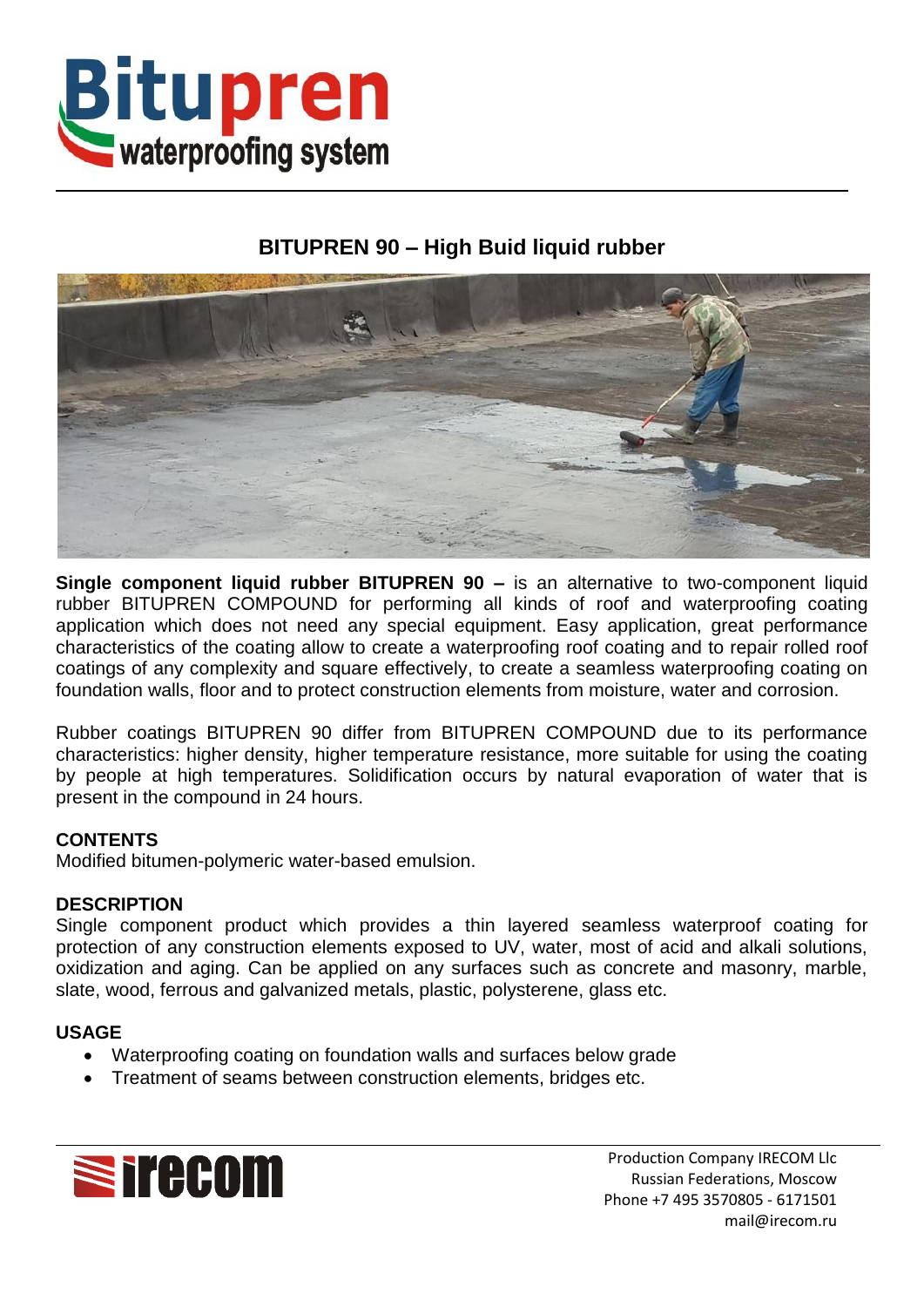

- Waterproofing coatings for the protection of roofs, overarching, ballasted roofs, balconies, skirting, basements, lavatories, bathrooms and working areas
- Repair of old bitumen roof coatings, metal, slate and other sheet roofings
- Waterproofing of wells, gutters, collecting funnels, counter flashings
- Anticorrosive treatment of metal constructions, underground engineering lines

# **APPEARANCE**

Moderate viscosity black liquid with a mild oil aroma.

# **PHYSICAL PROPERTIES**

- Density: 1050 g/l
- Solids content: 70±2 %
- Viscosity: 1500 mPs

## **APPLIED COATING PROPERTIES**

Solidified coating forms a monolithic seamless rubber-like coating which being thoroughly dried gets such characteristics as high strength and elasticity, mechanical deformation resistance, absolute water-, vapor- and gas resistance. The product is not resistant to a long-time contact with oil products, gasoline and machine oil.

## **COATING PHYSICAL PROPERTIES**

- Coating thickness: 2, 0 mm
- Hardness: 35 A
- Strength: 1, 30 mPa (14 days later)
- Tensile elongation: 600%
- Form recovering: 100%
- Adhesion to concrete: 1, 10 mPa
- Adhesion to steel: 0, 90 mPa
- Temperature resistance (at 120 C): No swelling or leakage
- Water permeability (0,001 mP): No signs of water intrusion
- Moisture absorption: <1,25%
- Flexibility  $(R=25)$ : -15 C

## **APPLICATION**

BITUPREN 90 is a single component ready to use product. It is applied by spraying equipment or by hand with a brush or a paint roller. Can be diluted with BITUPRIMER emulsion up to 10% vol. as viscosity control required. Application takes place at temperatures above +5C. Do not apply on open surfaces if there is a threat of rain.

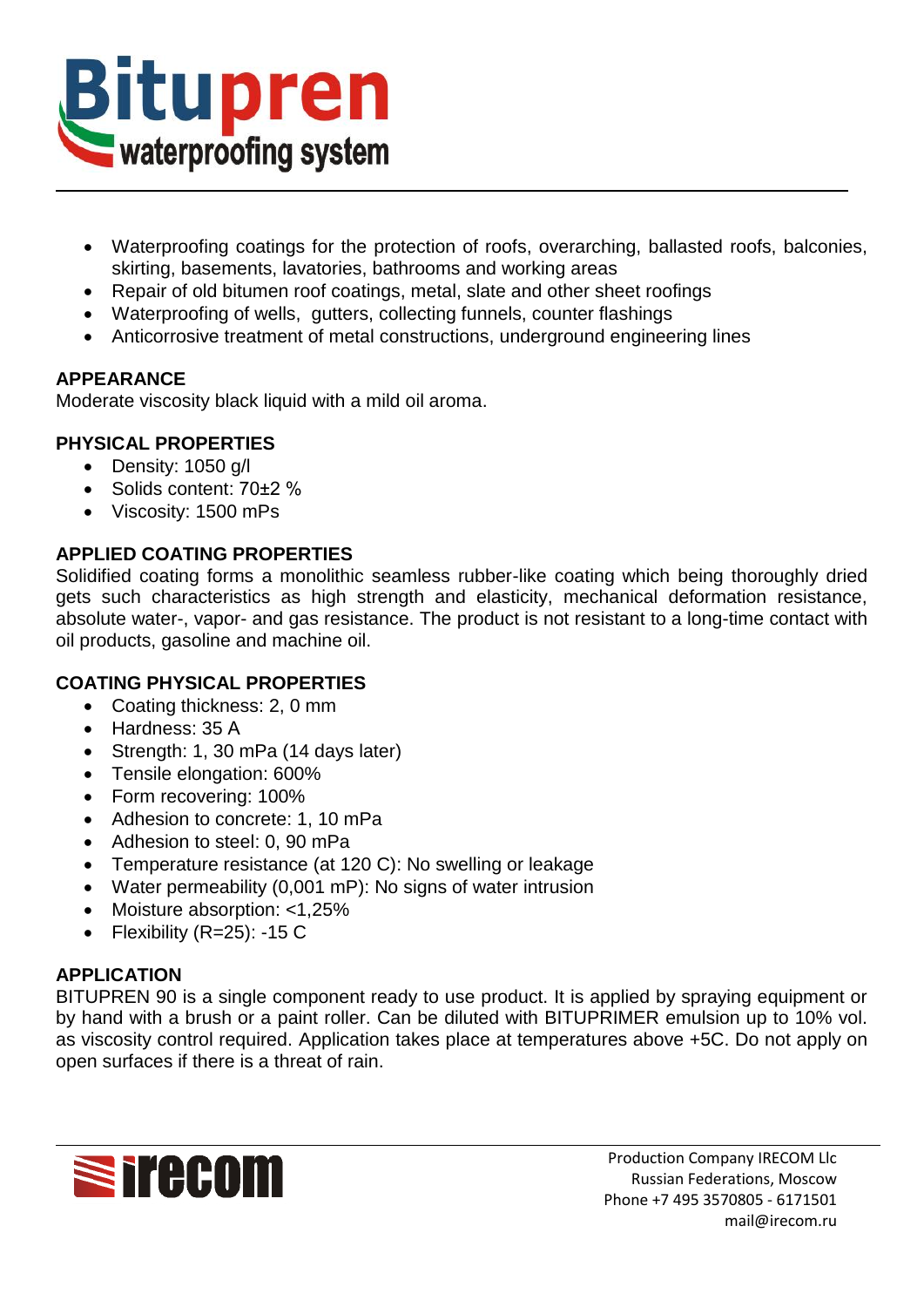

## **COATING DRYING TIME** (temperature 25C, relative humidity 55%) Surface drying time – up to 24 hours Deep drying – up to 48 hours Through drying – up to 7 days

## **COVERAGE**

The apply rate of 2,5 kg per m2 for a film thickness of 2,0 mm is recommended. Being applied manually the product is applied by layers (0,50-0,80 kg/m2) allowing the surface to dry before next layer application.

#### **SURFACE PREPARATION**

The product is applied on dry, clean, dirt and oil free base, with no coatings or inclusions which may deteriorate the adhesive ability of the product. It is recommended to apply BITUPRIMER emulsion on bases with high degree of porosity as a primer. Metal bases should be mechanically cleaned, oil overlays should be removed, corrosive layer and paint coat with low adhesive should be free of dust.

## **SERVICE CONDITIONS**

When the application is thoroughly dried, it acquires black color and UV, temperature drops, chlorine, salt and most chemicals resistance. If the roof is exposed to light load, we suggest to apply an extra protective coating ACRILET 198.

## **PRODUCT SIZES AND STORAGE**

5and 20 kg buckets. Storage temperature: +10C to + 30C. Shelf life: 12 months in a closed container. Being used the product should be stored in a closed container.

## **DO NOT ALLOW THE PRODUCT TO FREEZE!**

## **PRODUCT PREPARATION BEFORE APPLYING**

The product is ready to use. Do not dilute or use chemical solvents. Before applying the product should be thoroughly stirred.

## **INSTRUMENT CLEANING**

Instruments must be rinsed with water in order to remove liquid product. Solidified product can be removed with mineral spirit (white sprit).